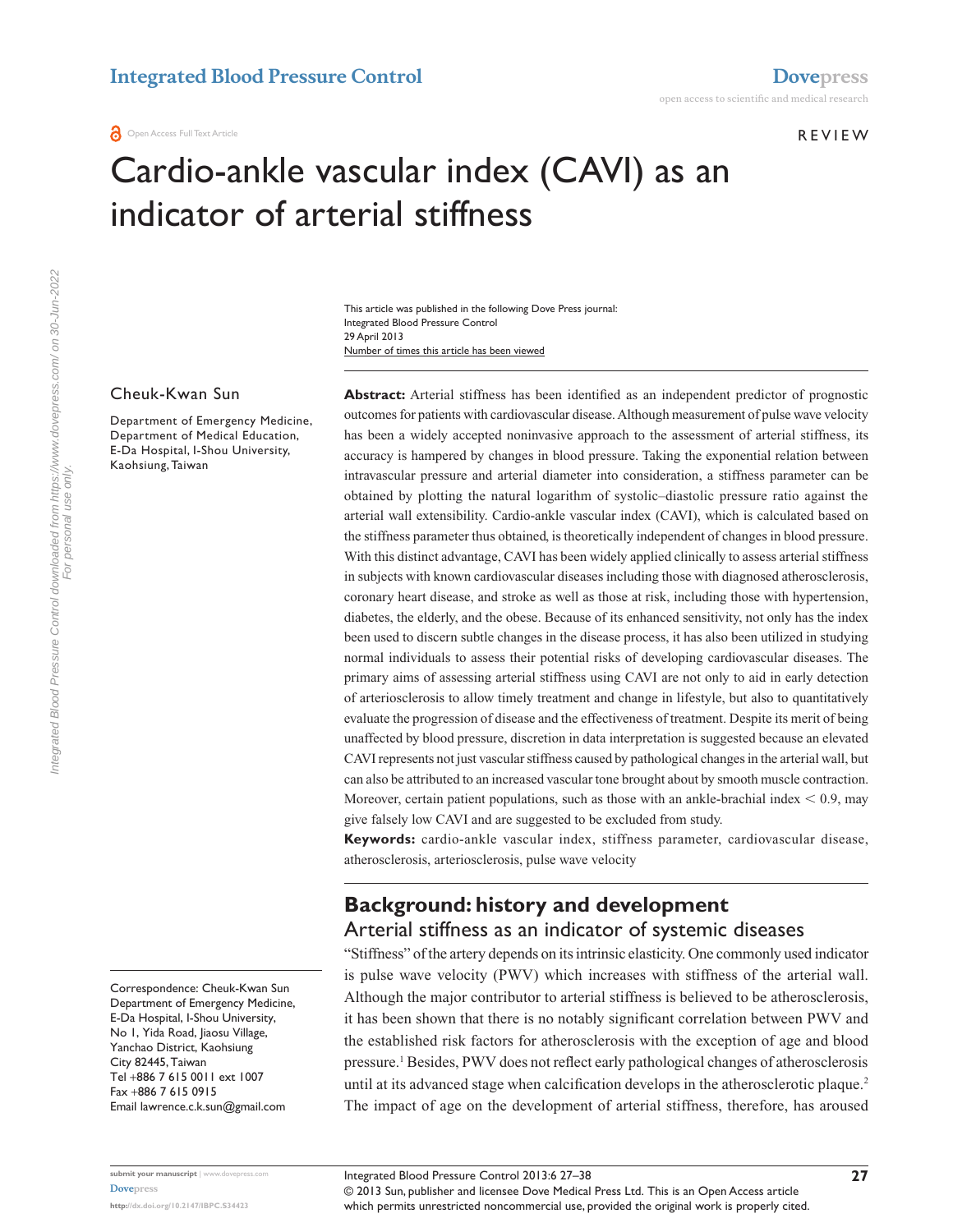much interest.3 Indeed, age-related increase in arterial stiffness has been shown to involve mainly the major arteries rather than the peripheral ones.<sup>4</sup> Interestingly, it has been found that the pathogenic mechanisms that contribute to arterial stiffness are different for atherosclerosis and aging. While the former affects mainly the arterial intima resulting in an increase in intima-media thickness and the formation of atherosclerotic plaques, the latter causes "medial degeneration" that involves increase in collagen and calcium deposits as well as fragmentation of elastin lamellae in the medial layer as a result of upregulation of proteolytic enzymes and possible repetitive cyclic stress on the arterial wall over a life span.<sup>5,6</sup> Another chronic disease, diabetes mellitus, has also been shown to enhance the production of advanced glycation end-products (AGEs) that causes collagen crosslinking in the arterial medial layer which has been shown to be a significant contributor to arterial stiffness.7

# Arterial stiffness reflected in increased pulse wave velocity as a parameter for assessing vascular health

Arterial stiffness refers to the reduced distensibility and contractility of the arterial wall in response to pressure changes. The distensibility, which is defined as the relative change in volume in response to a change in blood pressure, is the ability of the artery to expand during systole.<sup>8</sup> PWV, on the other hand, is the velocity of propagation of the pressure wave along the arterial tree and is calculated by dividing the distance between two set points by the transit time needed for the wave to cover this distance.<sup>9</sup> PWV is increased by a reduction in the intrinsic elasticity of the arterial wall (ie, "stiffer" arteries) as in arteriosclerosis. Indeed, arterial stiffness, as measured by carotid-femoral PWV, has been reported to be an independent predictor of cardiovascular mortality and morbidity in patients with hypertension, type 2 diabetes, end-stage renal disease, and in the elderly.<sup>10</sup> Moreover, because of its noninvasiveness and high reproducibility of results,<sup>11</sup> it has been widely accepted as a clinical tool for diagnosing hypertension and following treatment outcomes.<sup>12</sup>

# Current methods of pulse wave velocity measurement and their limitations

By definition, PWV is the distance traveled by the wave divided by the time for the wave to cover that distance. However, this is the case only in a system with zero

wave reflections. Actually, the transmission of the arterial pressure pulse does not reflect a true PWV because the former is a sum of vectors of the incident and reflected waves. To minimize the error in the calculation of the forward pulse velocity, one of the measuring points is typically chosen near the foot which is the lowest point of the flow wave relatively free of arterial wave reflection.<sup>13</sup> An alternate approach to measuring PWV takes advantage of the minimal interference with the incident pressure wave by the reflected wave during late diastole and early systole.<sup>14</sup> Based on the assumption, PWV can be determined by dividing the distance between two sites with the transit time between the foot points of an arterial pressure waveform captured at the two points of reference. Nevertheless, precise determination of the location of the foot points can be problematic.15 Moreover, the original PWV involved velocity measurement between the carotid and femoral artery. However, acquisition of an accurate waveform with the procedure is somewhat complicated.<sup>16</sup> Therefore, instead of capturing the pressure wave, the use of Doppler ultrasound for measuring the flow wave has been suggested.17 On the other hand, brachial-ankle pulse wave velocity (baPWV), which is a simplified approach with the use of air pressure and a volume plethysmograph that measures the PWV of the brachial artery (ba) and the ankle, was introduced.<sup>16</sup>

One of the innate limitations of using PWV in the assessment of vascular pathologies is the fact that the measured or "functional" stiffness as reflected in the magnitude of PWV depends on the pressure of blood exerted on the arterial wall. Indeed, it has been demonstrated that the measured stiffness increases with a rise in loading pressure without any structural change.18 For instance, baPWV is affected by blood pressure which is not compensated for during measurement.<sup>19,20</sup> In addition, since the pulse pressure is measured by air pressure, any stimulus that creates pressure on an artery may affect the results.16 Furthermore, albeit not substantial, PWV is lower during inspiration than expiration which causes a slight elevation in blood pressure.<sup>21</sup>

# Introduction of the cardio-ankle vascular index (CAVI) and its features

Taking the above issues into consideration, a CAVI, which is a stiffness and arteriosclerosis indicator of thoracic, abdominal, common iliac, femoral, and tibial arteries independent of arterial blood pressure, was proposed.<sup>16,22</sup> Basically, CAVI is obtained by recording the distance

**28**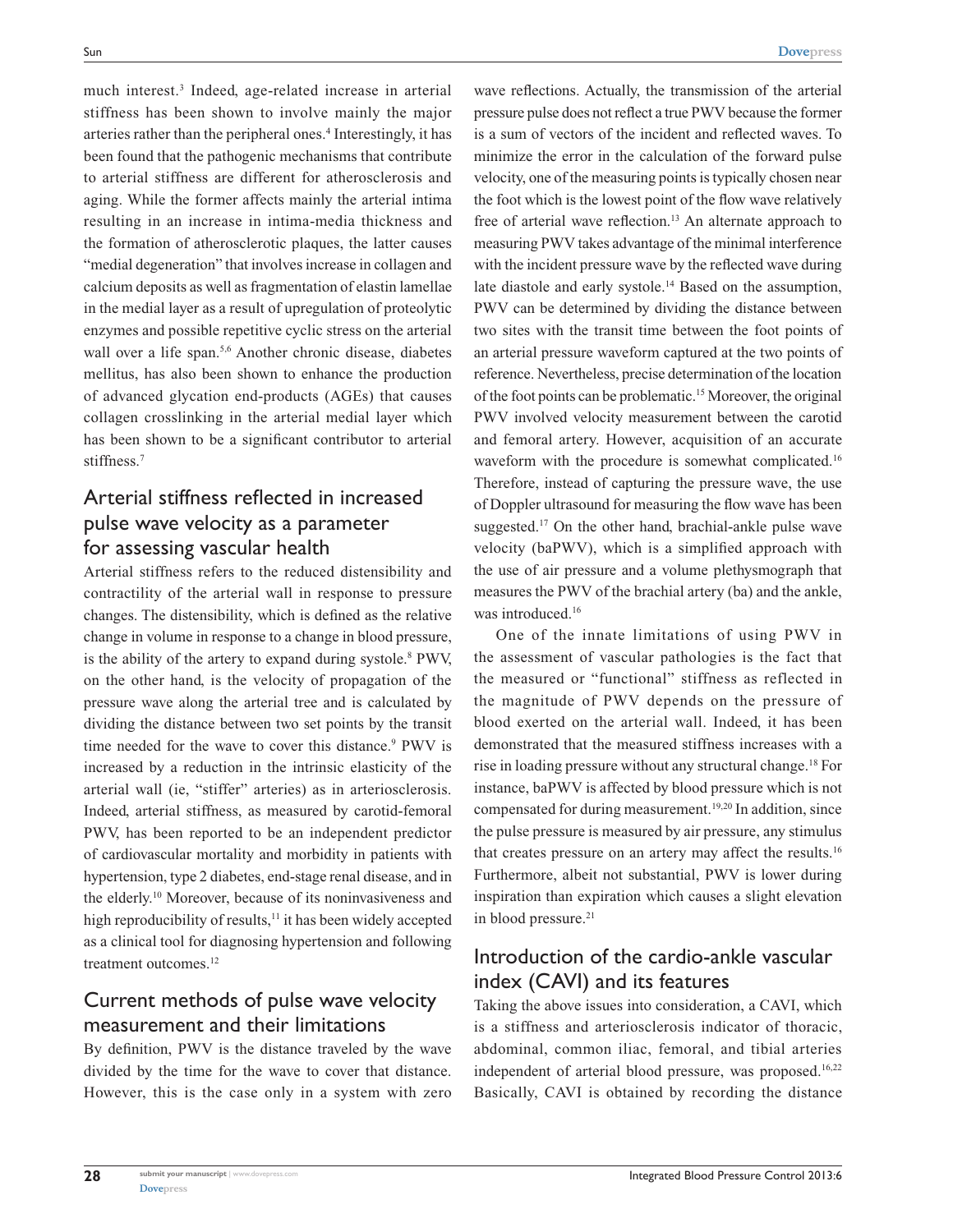from the level of the aortic valve (ie, brachial level) to the measuring point (ie, the ankle) and the time delay between the closing of the aortic valve to the detected change in arterial pressure wave at the set point.<sup>16</sup> Information for CAVI computation, including PWV, systolic and diastolic blood pressure as well as arterial pulse waveforms, can then be acquired through the electrocardiogram, cardiac phonogram, and the pressure cuffs on the testing subject at the reference points.

In comparison to baPWV, CAVI has two distinctive features. First, CAVI changes over a short period of time in response to alterations in circulatory condition. Second, CAVI reflects the state of smooth muscle contraction rather than changes in blood pressure.<sup>23</sup> CAVI has also been reported to represent both "functional" and "organic" stiffness.<sup>24</sup> The former represents the state of smooth muscle contraction that is subjected to changes in sympathetic tone and also pharmacological influence, whereas the latter signifies the physical properties such as sclerotic change of the arterial wall. While the administration of a selective beta 1-blocker, which decreases the contraction of cardiac muscle and blood pressure without affecting the vascular tone of arterial wall, led to a reduction in baPWV in human subjects, the CAVI stayed unchanged. On the other hand, infusion of an alpha-1 adrenergic receptor blocker, which decreases blood pressure through a relaxation of the smooth muscle of peripheral arteries, caused a diminished CAVI score.25 The findings, therefore, highlight the influence of vascular tone on the magnitude of CAVI in spite of its blood pressure independence.

### **CAVI: theories and computation**

In 1926, Otto Frank<sup>26</sup> defined the propagating velocity of the arterial pressure pulse, ∆P, as "characteristic pulse wave velocity (PWVc)" ie,

$$
PWVc = \sqrt{(K/\rho)}, \tag{1}
$$

where K is the elastic modulus of luminal volume change per unit length of artery and  $\rho$  is the density of blood.

On the other hand, arterial stiffness can be defined by its distensibility, or preferably "compressibility", $27$  which is the relative change in volume in response to a change in blood pressure. That is: Compressibility =  $(\Delta V/V)/\Delta P$ , where  $\Delta V$  = change in volume; V = original volume;  $\Delta P$  = change in pressure.

Since the elastic modulus, K, is defined as the ratio of stress (ie, the pulse pressure) to strain (ie, the fractional volume change) per unit length of artery, it is the inverse of compressibility. That is:

$$
K = \Delta P / (\Delta V / V). \tag{2}
$$

Since  $V = \pi R^2$  (where R: luminal radius), then  $dV = 2\pi R dR$ , and if ∆V (ie, luminal volume change per unit length of artery) is small,  $dV/V = \Delta V/V = 2\Delta R/R = 2\Delta D/D$  (where D: luminal diameter), then equation 2 may be written as:

$$
K = \Delta P/(2\Delta D/D). \tag{3}
$$

In 1961, Bergel<sup>18</sup> proposed that the hoop tension, T, in the artery wall of thickness, h, was related to the luminal pressure, P, by the equation:

$$
P = Th/R, ie, T = PR/h.
$$
 (4)

Suppose that the changes in luminal radius, R, and arterial wall thickness, h, are negligible, then the relation between a small change in luminal pressure, ΔP, and the corresponding change in stress,  $\Delta T$ , can be given by  $\Delta T = \Delta PR/h$ . The circumferential strain caused by  $\Delta T$  will be  $[2\pi(R + \Delta R) 2\pi R$ ]/2 $\pi R$ , giving  $\Delta R/R$ .

Therefore, Einc, the static incremental Young's modulus, which is stress/strain for the material of the arterial wall, can be defined as:

$$
Einc = (\Delta P \cdot R/h)/(\Delta R/R).
$$

Hence, Einc, the static incremental Young's modulus, can be rewritten as:

$$
Einc = \Delta P \cdot D^2 / 2h \Delta D. \tag{5}
$$

The equation was based on the assumption of blood flow inside an infinitely long, thin-walled elastic tube with an incompressible fluid and with the elasticity of the tube wall considered to be isotropic in the absence of any pressure reflections from the periphery.

Combining  $(1)$ ,  $(3)$ , and  $(5)$  gives:

$$
PWVc = \sqrt{(E_{inc} \cdot h/D \cdot \rho)}.
$$
 (6)

The equation was commonly referred to as the Moens– Korteweg equation.<sup>28</sup>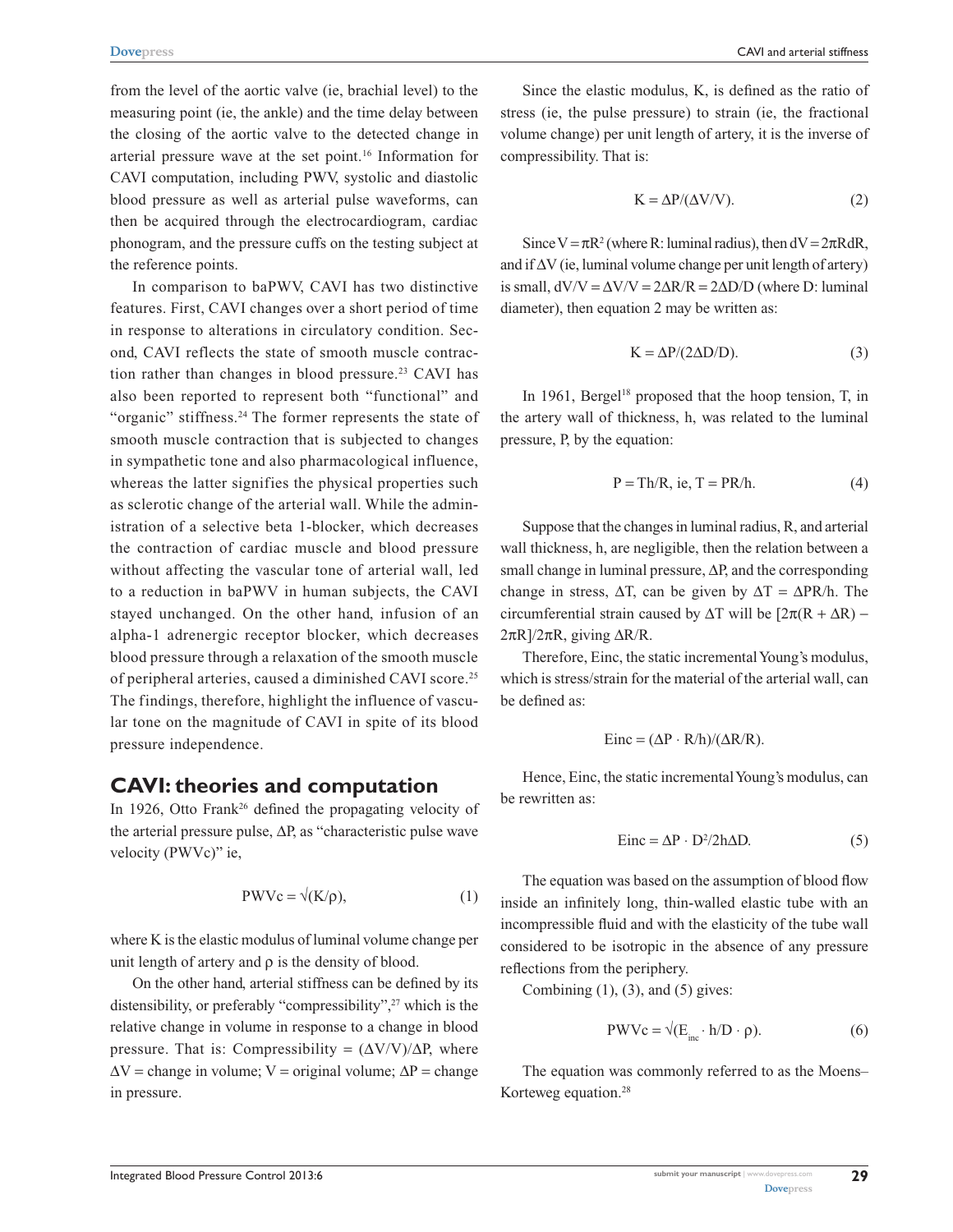Alternatively, substituting  $(2)$  into  $(5)$  gives: PWVc =  $\sqrt{\Delta P} \cdot D/(2\rho \cdot \Delta D)$ , which can be rewritten as:

$$
D/\Delta D = (2\rho/\Delta P) \cdot PWV^2, \tag{7}
$$

where PWV: pulse wave velocity; ∆P: pulse pressure; ρ: density of blood; D: luminal diameter; ∆D: change in luminal diameter.

Equation (7) thus derived provides a theoretical model that links the PWV, compressibility, pulse pressure, and blood density, it was first proposed by Bramwell and Hill.<sup>29</sup> Although the Bramwell and Hill<sup>29</sup> equation was based on the Moens– Korteweg model, the former is believed to be more general because it does not assume thin-walled and homogeneous elastic arteries, as in the Moens–Korteweg model.<sup>9</sup>

On the other hand, CAVI is calculated based on a stiffness parameter, β, which was first proposed by Hayahi et al in 1975 to assess the local stiffness of a blood vessel according to the change in vascular diameter in response to arterial pressure variance.30 To fit into clinical practice, this blood pressure-independent parameter was later defined by Kawasaki et al<sup>31</sup> as:

$$
\beta = \text{In}(P_s/P_d) \cdot (D/\Delta D). \tag{8}
$$

Using an echo phase tracing system, the proportional change in luminal diameter (ie, ∆D/D) can be obtained. Provided that an exponential relation exists between intravascular pressure and arterial diameter under stable physiological condition theoretically because of the transfer of stress from the stretchable elastin to the stiff collagen fibers in the arterial wall as blood pressure increases (Figure 1A), $32$  plotting the natural logarithm of systolic-diastolic pressure ratio (In  $P_s/P_d$ ) against the arterial wall extensibility (∆D/D) would give a linear relation (Figure 1B). Therefore, the stiffness parameter



**Figure 1** (**A**) An exponential relation between blood pressure and arterial diameter under stable physiological condition. (**B**) Linear relation between natural logarithm of systolic (P<sub>s</sub>) – diastolic (P<sub>d</sub>) pressure ratio (ln P<sub>s</sub>/P<sub>d</sub>) and arterial wall distensibility. **Note:** The increased slope (ie, stiffness parameter, β) in arteriosclerotic vessel compared to normal.

β, which is the slope of the plot (Figure 1B), is theoretically independent of blood pressure at the time of measurement.<sup>31</sup> Hence, the higher the value of  $\beta$  the lower the compressibility (ie, the higher the stiffness) of the arterial wall, and the steeper the plot (Figure 1B). Clinically, since accurate assessment of arterial stiffness according to the change in vascular luminal diameter is hampered by the measurement on merely a local segment of artery and also the requirement for specific sonographic equipment, the proportional change in luminal diameter in Equation 8 can be replaced by substituting (7) into (8):

$$
\beta = \text{In}(P_s/P_d) \cdot (2\rho/\Delta P) \cdot \text{PWV}^2. \tag{9}
$$

For scale conversion from PWV, the following formula can be applied:

$$
CAVI = a\beta + b,\tag{10}
$$

where a and b are scale conversion constants. $22,33$ 

Hence, substituting (9) into (10) gives:

$$
CAVI = a[(2\rho/\Delta P) \cdot In(P_s/P_d) \cdot PWV^2] + b. \tag{11}
$$

PWV: pulse wave velocity from valve orifice to ankle; P<sub>s</sub>: systolic blood pressure; P<sub>d</sub>: diastolic blood pressure;  $ΔP$ : change in blood pressure;  $ρ$ : blood density.<sup>22</sup>

### **CAVI: data acquisition in testing subjects** Equipment

The currently available equipment for measuring CAVI is model VaSera VS-1000 (Fukuda-Denshi Company, LTD, Tokyo, Japan) which is a portable machine resembling a cardiograph of dimensions 34.6 cm (W)  $\times$  24.0 cm (D)  $\times$ 15.4 cm (H) and weight 7.2 kg with print-out function. The ankle-brachial index (ABI) and PWV can also be obtained through the machine that has been reported to be able to achieve 3.8% of the average coefficient of variation among five repeated measurements.<sup>22</sup>

### Procedure and parameters of measurement

A subject is allowed to assume a supine position with simultaneous blood pressure, electrocardiographic, and cardiac phonographic monitoring. Components required for the computation of CAVI can then be obtained, including systolic and diastolic blood pressures through the sphygmomanometer cuffs on the upper arm and ankle as well as PWV through dividing the distance between the aortic valve and the ankle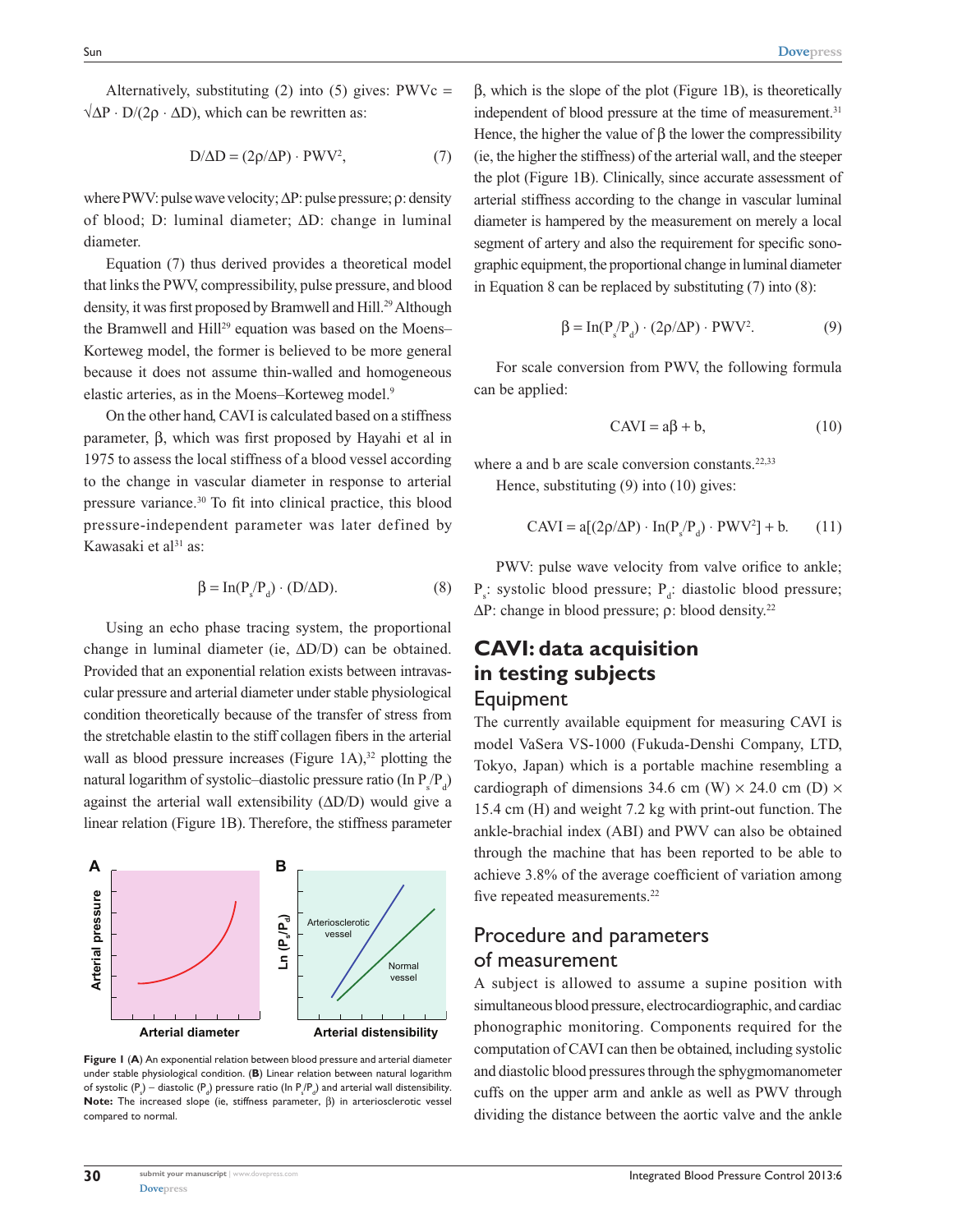

**Figure 2** Schematic illustration of the acquisition of study parameters for computation of Cardio-Ankle Vascular Index (CAVI).

(ie, L) by the time during which PWV propagates that distance (ie, T) (Figure 2). T, in turn, can be calculated by the addition of the time between the opening of aortic valve detected on cardiac phonogram and the rise of the brachial pulse wave, t′b, and the time between the rise of the brachial pulse wave and the rise of the ankle pulse wave, tba. It is noteworthy that t′b and the time between the closing of aortic valve and the notch of the brachial pulse wave, tb, are theoretically equal (Figure 2).<sup>22</sup> The scale conversion constants, a and b, in Equation 11 on previous page are computed automatically in the equipment.

### **CAVI: data interpretation and precautions** Significance of results

Equation 8 on previous page indicates that, theoretically, soft and flexible artery, which is considerably inflated by increased blood pressure, gives a low CAVI. Conceivably, arteriosclerotic artery, which is less inflated by an increase in blood pressure, gives a high value.

To establish the baseline CAVI scores according to age and gender in cardiovascular disease risk-free individuals as well as to compare the impact of cardiovascular pathologies on CAVI values, Namekata et al conducted a large-scale study on over 32 thousand individuals of age between 20 and 74 in Japan, including both sexes and those at different levels of risk for cardiovascular diseases after excluding those with history of heart disease, hypertension, stroke, diabetes, nephritis, and gout in 2011.<sup>33</sup> The study concluded

that the baseline CAVI scores from the cardiovascular disease risk-free group are useful to serve as normal control values for subsequent studies and that CAVI is a meaningful parameter to screen individuals with moderate to advanced arteriosclerosis.33

According to the manufacturer's instructions, a CAVI less than 8.0 is supposed to be normal, whereas a value less than 9.0 but more than (or equal to) 8.0 is considered "borderline". At the other end of the spectrum, a CAVI equal or more than 9.0 leads to the diagnosis of suspected arteriosclerosis.34

# Special circumstances in data interpretation

It is noteworthy that while an elevated CAVI is considered pathological, a reduced value does not necessarily represent superior vascular function and may be pathognomonic of certain diseases. For instance, it has been reported that a negative correlation exists between CAVI and serum insulinlike growth factor-I level which is increased in acromegalic patients. The authors, therefore, concluded that CAVI may serve as a useful parameter for the assessment of therapeutic outcomes in patients with acromegaly.35

On the other hand, subjects with a low ankle-brachial  $index (ABI) < 0.9$  may have a severe arteriosclerotic femoral artery. These individuals may give a falsely low CAVI score<sup>22</sup> and, therefore, should be excluded from CAVI study. Under these circumstances, other noninvasive indices for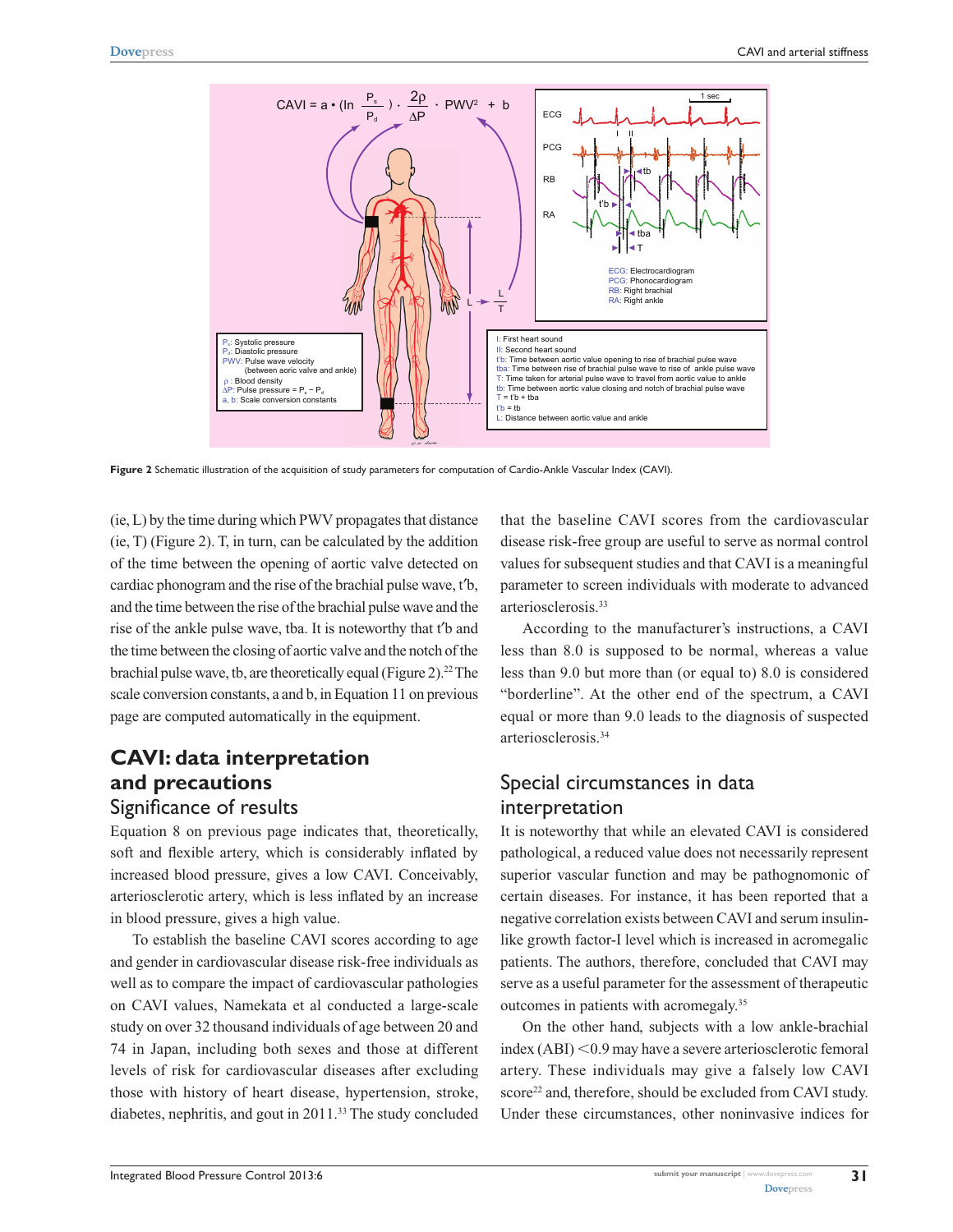the assessment of vascular function such as conventional or modified PWV36 and those involving evaluation of vascular endothelial function including forearm-mediated vasodilation  $(FMD)^{37}$  and dilatation index  $(DI)^{38}$  may be utilized to provide additional information.

# **CAVI: clinical and research applications**

### Application in patients with known cardiovascular diseases and those at risk

Since its first introduction in 2004, CAVI has been widely applied to a variety of clinical studies particularly those involving the assessment of arterial stiffness in patients with established cardiovascular diseases and those at high risks for disease development.39

#### Coronary heart disease

CAVI has been used to study patients with coronary heart disease which is the most notorious life-threatening condition in the developed world. Not only has CAVI been found to reflect plaque burden in the coronary artery of patients with an established diagnosis of coronary heart disease, $40,41$  it has also been demonstrated to be an independent parameter positively associated with coronary artery calcium score (CACS) and the degree of stenosis which reflects coronary atherosclerosis in asymptomatic subjects with abnormal glucose metabolism.42 The clinical significance of CAVI in the assessment of patients with coronary heart disease has been further augmented by the discovery of its independent association with the Syntax score, which is a prognostic marker in patients with acute coronary syndrome, while neither traditional cardiovascular risk factor nor thrombolysis in myocardial infarction (TIMI) risk score was independent determinant of the Syntax score.<sup>43</sup> The findings, therefore, suggest that CAVI can be a useful tool not only to assess plaque burden in the coronary artery of patients with known coronary heart disease,<sup>40,41</sup> but also to evaluate their prognosis and also the risk for subclinical coronary atherosclerosis in asymptomatic subjects.42,43 Finally, compared to baPWV, CAVI has been reported to be superior because of its significant correlation with left ventricular function and serum lipid profile as well as its discriminating ability for patients with angina pectoris out of all subjects with the complaint of chest pain.44

#### Cerebrovascular disease

Cerebrovascular disease, another flagrant killer in the industrialized nations, has also been studied with CAVI. The clinical significance of CAVI in this aspect is not the evaluation of the severity of a full-blown disease, but its capability of detecting subtle and subclinical intracranial vascular pathologies instead. In addition to being an independent factor associated with cerebral microbleeds in patients with acute ischemic stroke,<sup>45</sup> CAVI has also been shown to be independently correlated with silent brain infarct.<sup>46</sup> Moreover, the presence of cerebral small vessel diseases in asymptomatic young and middle-aged subjects has also been found to be significantly associated with their CAVI scores.<sup>47</sup> Hence, the results of these studies indicate that, although CAVI is considered an indicator of arteriosclerosis in the major arteries between the aortic valve and the ankle, it may reflect the severity of cerebral arteriolosclerosis. It is noteworthy that CAVI has also been successfully applied to the evaluation of vascular recovery after intensive rehabilitation in chronic stroke patients.<sup>48</sup>

#### Hypertension

Other than the potentially life-threatening diseases mentioned above, CAVI has also been utilized in the assessment of vascular health for those at risk of developing subsequent adverse cardiovascular outcomes. Hypertension, for instance, is by far one of the most frequently mentioned conditions associated with vascular stiffness and occupies the contents of nearly one-third of all CAVI-related literature. Positive correlations of CAVI with causative factors such as markers of inflammation and oxidative stress, $49-51$  indicator of left ventricular afterload,<sup>52</sup> and dysfunctions of other organ systems<sup>53</sup> in hypertensive patients have already been reported. In addition, CAVI has also been used to investigate special populations at risk of developing hypertension. For example, Yoshida et al showed the superiority of CAVI over the conventional baPWV in differentiating preeclamptic from chronic hypertensive pregnant women.54 Accordingly, CAVI has been adopted as a parameter for following treatment outcomes in hypertensive patients.<sup>55–57</sup> The therapeutic potential of alternative treatment strategies against hypertension has also been evaluated with CAVI.<sup>58</sup>

#### Diabetes mellitus

The association of CAVI with the disease progression of diabetes mellitus, which is another well-known condition that contributes to vascular stiffness, has also been extensively studied. Indeed, nearly one-fourth of CAVIrelated publications retrieved from the PubMed database have mentioned diabetes in their contents. Not only has CAVI been proposed to better reflect the status of diabetes control compared to baPWV,<sup>20</sup> it has also been reported to be sensitive in detecting diabetes-associated complications.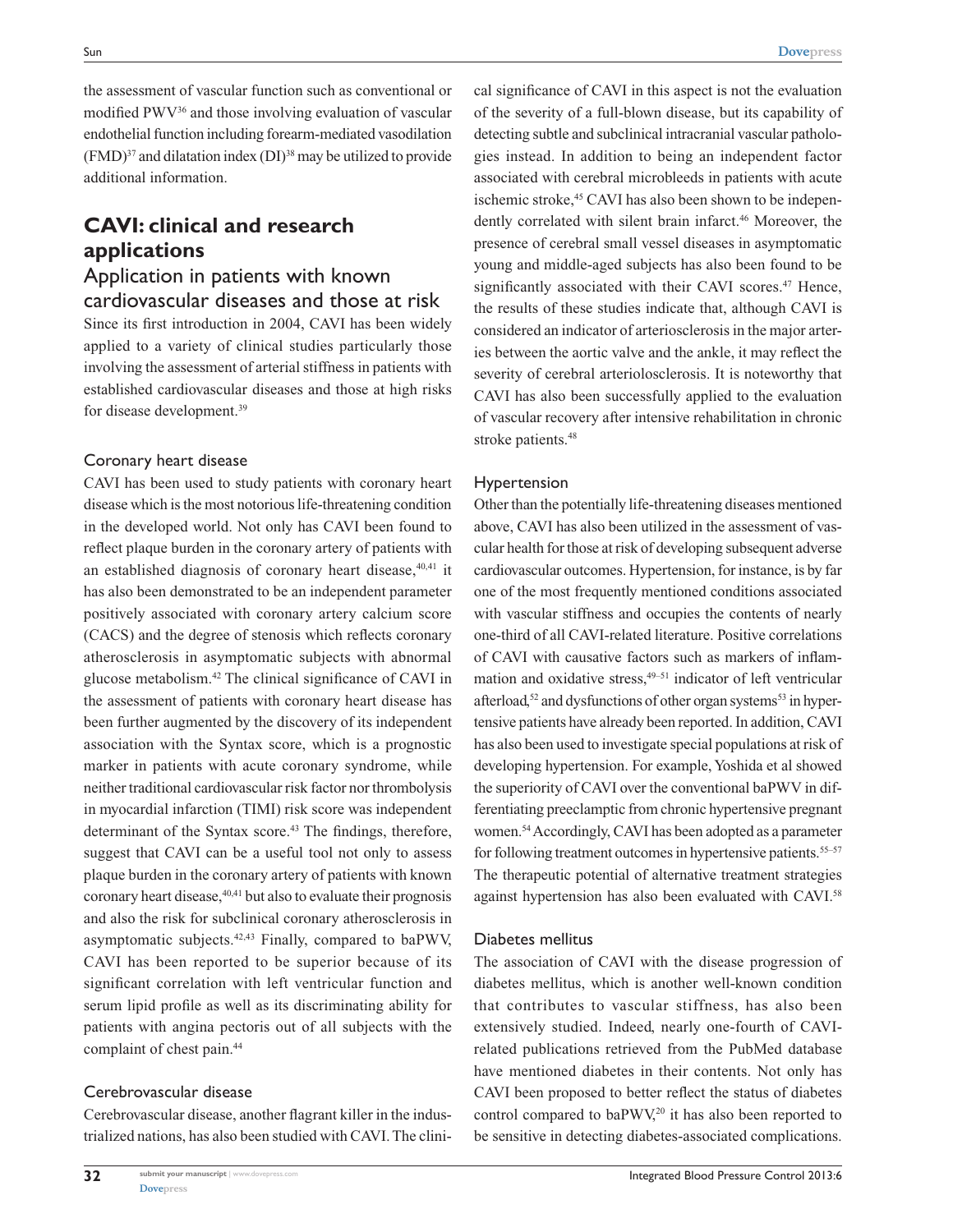For instance, diabetic peripheral neuropathy was found to be significantly associated with an elevated CAVI without notable carotid intimal changes in patients with type 2 diabetes.59 Moreover, an increased CAVI has also been shown to be correlated with microalbuminuria in type 2 diabetic patients,<sup>60</sup> underscoring the ability of CAVI in reflecting diabetes-related microvascular complications. In terms of the etiologies of diabetes-related arterial stiffness, not only has CAVI been demonstrated to be significantly correlated with the duration of diabetes, blood pressure, and serum total cholesterol level, but it has also been found to be positively associated with the concentrations of acute-phase reactants including high-sensitivity C-reactive protein, amyloid A protein, sialic acid, fibrinogen, and white blood cells that are known contributors to atherosclerosis in patients with type 2 diabetes mellitus.<sup>61</sup> Furthermore, CAVI has been utilized in assessing the effectiveness of pharmacological strategies against arterial stiffness in patients with type 2 diabetes.<sup>62,63</sup>

#### Metabolic syndrome and obesity

On the other hand, CAVI has also been shown to correlate positively with waist circumference and the number of components for the diagnosis of metabolic syndrome.<sup>64</sup> In addition, another study designed to identify the missing link between patients with obstructive sleep apnea and their elevated cardiovascular risks demonstrated that plasma level of pentraxin3, an indicator of inflammation, was independently correlated with CAVI.<sup>65</sup> The value of CAVI in monitoring the treatment outcomes for these patients has also been demonstrated.<sup>64–66</sup> Furthermore, CAVI has been reported to reflect the positive therapeutic impact of diet supplement on vascular health in obese subjects.<sup>67</sup>

#### Aging

Beside hypertension and diabetes, age is a well-known factor that contributes to an increased CAVI.33,68,69 Age-related widening of pulse pressure is believed to be the major cause of age-related increase in prevalence of hypertension and has been attributed to arterial stiffening.<sup>8</sup> The results of a study on over 32 thousand Japanese subjects of age between 20 and 74 including both genders in 2011 not only showed that the proportion of cardiovascular disease risk-free subjects to all subjects decreased as age increased, but also a linear increase in the average age-specific baseline scores of CAVI in the cardiovascular disease risk-free group in both genders as their age advanced. Moreover, the average age-specific baseline scores of CAVI in the cardiovascular disease risk-free group were significantly greater among men than

among women. Furthermore, as expected, the average agespecific baseline scores of CAVI in the cardiovascular disease high-risk group were significantly higher than those in the cardiovascular disease risk-free group in both genders of age over 40.33 Another study conducted in patients under general anesthesia showed that CAVI was not reduced significantly in patients of age over 65 in comparison with their younger counterparts.23 As CAVI is affected by a change in vascular tone, the sluggishness of the arterial wall to relax more likely represents age-related sclerosis of the arterial wall in the aged population after exclusion of possible smooth muscle contraction after general anesthesia.70 Regarding the topic of aging in occupational and rehabilitation medicine, CAVI has been successfully applied to both longitudinal<sup>73</sup> and crosssectional<sup>72</sup> studies that focused on the elderly population.

#### Chronic kidney disease

Since cardiovascular diseases are the major causes of death in patients with chronic kidney diseases, monitoring arterial stiffness helps in detecting the presence and following the progression of cardiovascular pathologies in this patient population. However, the accuracy of conventional noninvasive arterial stiffness parameters such as PWV and baPWV are confounded by the elevated blood pressure in patients with renal diseases. CAVI, on the other hand, appears to be the parameter of choice because of its independence of blood pressure changes. A study on patients under chronic hemodialysis established a CAVI score of 7.55 as the cut-off value for suspecting the presence of cardiovascular diseases,<sup>73</sup> highlighting the use of CAVI as a screening parameter that would help in guiding subsequent treatment. Another investigation of cardiac dysfunction in patients on chronic hemodialysis demonstrated the successful application of CAVI in distinguishing patients with significant diastolic dysfunction from those without.<sup>74</sup>

Taken together, it is obvious that not only has CAVI been adopted to quantitatively assess the severity of atherosclerosis in patients with known cardiovascular diseases, it also plays a significant role in following disease progression and treatment outcomes at a subclinical level for those at risk.

### Extension of application

On the other hand, using the term "Cardio-Ankle Vascular Index" to search for the relevant literature in the PubMed database showed that the number of publications related to CAVI has been on the rise in recent years, $16$  highlighting its increasing popularity as a reliable indicator of arterial stiffness (Figure 3). Indeed, CAVI-related publications are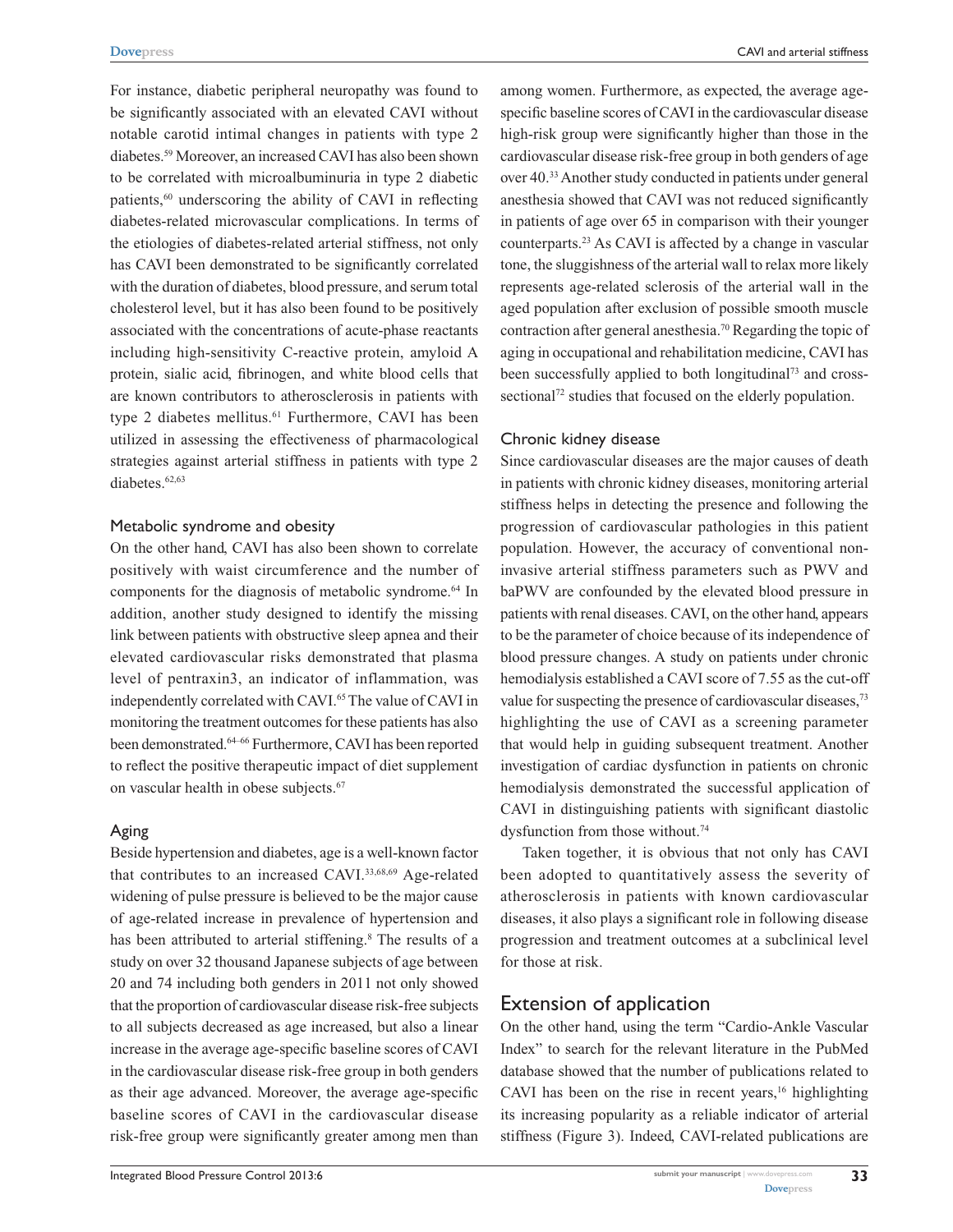

**Figure 3** Changes in the number of Cardio-Ankle Vascular Index (CAVI)-related publications in the PubMed database since 2004.

even more when those not included in the PubMed domain are taken into consideration.

The boost in literature can also be explained by the expanding application of CAVI not just to the evaluation of vascular function in subjects with established diagnoses of cardiovascular diseases and those at risk as mentioned previously, but also in other conditions that increased arterial stiffness at an early stage, such as large vessel vasculitis.<sup>75</sup> Moreover, the application has further been extended to include normal subjects exposed to factors of unknown cardiovascular influence. For instance, CAVI has been used to assess the vascular status in healthy individuals with a genetic predisposition to cardiovascular diseases, such as heterozygous familial hypercholesterolemia.76 Other interesting studies also include the use of CAVI in comparing arterial stiffness between subjects of different ethnicities77,78 and those of the same ethnic group but of different geographical locations.<sup>79</sup>

Furthermore, other than arterial stiffness, the scope of CAVI-related investigation goes further to include the general population. Not only has it been proposed to be a screening tool for atherosclerosis by Kadota et al based on their findings from over a thousand adults who showed strongly significant associations of CAVI scores with carotid intima-media thickness and homocysteine after adjustment for age and  $sex$ <sup> $69$ </sup> it has also been demonstrated to display significant negative correlation with renal function in apparently healthy subjects. $80$  In addition, the correlation between CAVI and chronic inflammation has also been investigated in asymptomatic subjects who were found to exhibit a positive association between a subclinical impairment in vascular health represented by an elevated CAVI and a chronic inflammatory state as reflected in their increased concentrations of serum amyloid  $A^{81}$  as well as high-sensitivity C-reactive protein.<sup>82</sup> Besides, CAVI has been successfully applied to the evaluation of the impact of extrinsic factors such as environmental particles in normal individuals.<sup>83</sup>

Despite the lack of difference in arterial stiffness between the study groups as measured by conventional parameters, CAVI has been shown to reflect subtle differences at metabolic<sup>20,64</sup> and cellular levels.<sup>19</sup> It is, therefore, not surprising that it can be used in the general population for detecting and assessing the severity of subclinical vascular anomalies. Being blood pressure-independent may be one of the bestowed merits that enhance its sensitivity and extend its applicability for these purposes.

### Clinical and research significance

Provided that CAVI is sensitive in discerning subtle functional<sup>19</sup> and organic<sup>84</sup> changes in major arteries before actual functional impairment, it is invaluable in preventive medicine. Not only can it be used to quantitatively assess the extent of arteriosclerosis in the major arteries between the aortic valve and the ankle in patients with known cardiovascular diseases, but it can also be applied to the screening of individuals at a subclinical stage.<sup>33</sup> After a baseline value has been established, subsequent follow-ups of the CAVI scores can then serve as reliable indicators of disease progression that are valuable in evaluating the outcomes after physical<sup>48</sup> or pharmacological<sup>85-87</sup> treatment. The cardiovascular impact of intrinsic $35,76$  or extrinsic $58,67,83$ factors can also be evaluated in well-controlled studies.

# **CAVI: limitations in application** Potential variations and errors in data interpretation

A study on over 200 healthy Japanese and an equivalent number of Russian counterparts has demonstrated a significantly elevated CAVI in the Russian subjects.<sup>77</sup> Although it seems reasonable to conclude that the Russian examinees were at an increased risk for cardiovascular diseases when higher disease prevalence in Russia compared to that in Japan was taken into account,<sup>77</sup> anthropometric and genetic variations of ethnic origins that may contribute to the difference in CAVI scores between the two groups cannot be completely ruled out. In addition, genetic difference in disease susceptibility and response among different ethnic groups may exist. Two other studies involving the comparison of CAVI between healthy Mongolian and Japanese subjects<sup>78</sup> and those with hypertension and diabetes mellitus<sup>88</sup> also raise the same concern. Indeed, of the 140 CAVI-related publications retrieved from the PubMed database, the vast

**34**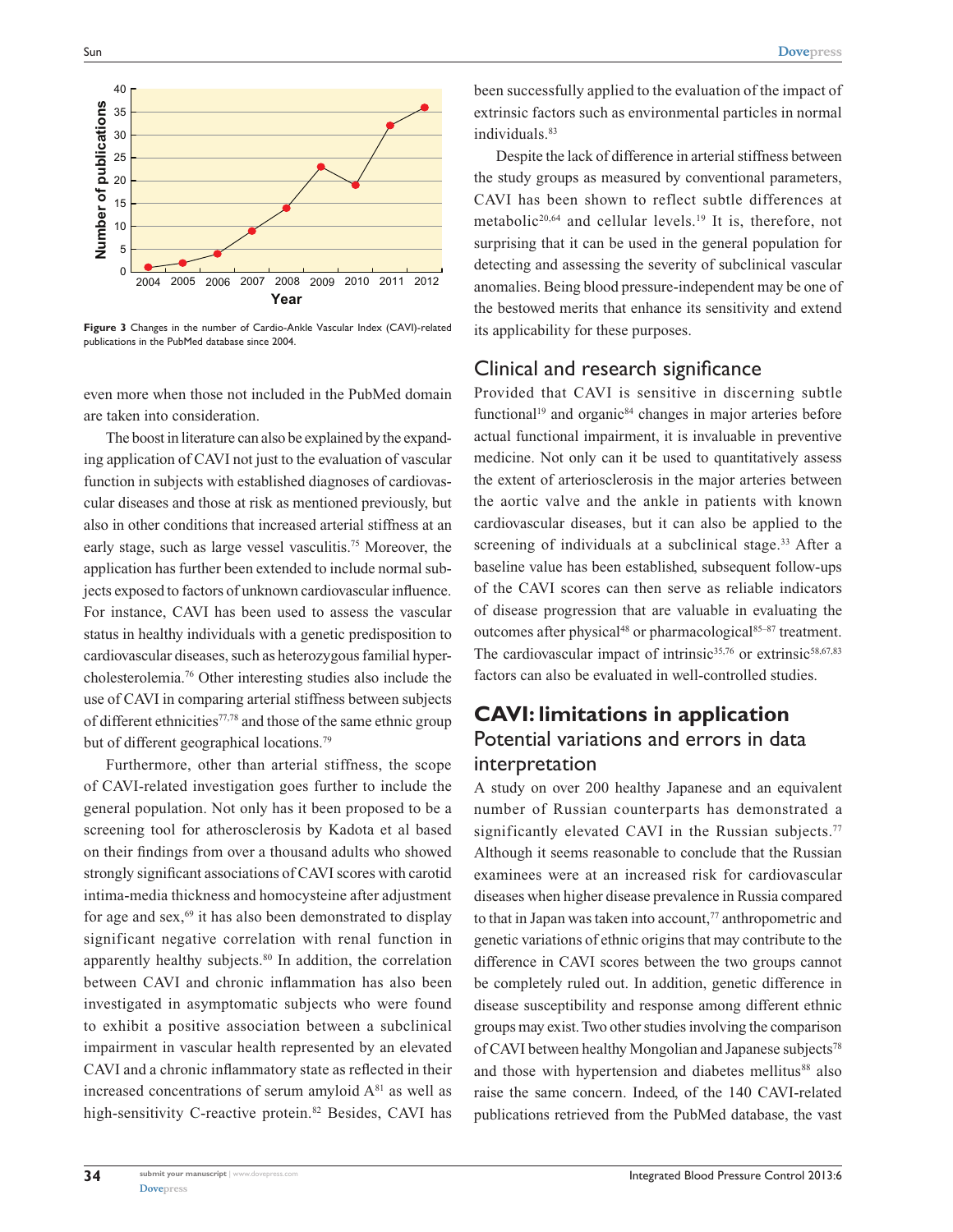majority are of Asian origins, mostly Japan. In addition to the novelty and limited availability of the equipment, a lack of reliable databases of specific ethnic groups for reference may be another reason for the dearth of CAVI-related research in non-Asian countries.

### Limitations

Since CAVI reflects both organic and functional stiffness, it is inappropriate to consider it a pure indicator of organic changes in the arterial wall as in arteriosclerosis and aging.25 Although the index is independent of blood pressure, it is affected by the state of smooth muscle contraction as reflected in the changes in vascular tone.<sup>26</sup> Caution, therefore, has to be taken in data interpretation. On the other hand, since an increased sympathetic tone is characteristic of some disease entities as in resistant hypertension and heart failure,<sup>89</sup> the ability of CAVI to record the changes may be a distinct advantage rather than a limitation under these circumstances.

# **CAVI: future direction and speculations**

In addition to being a validated blood pressure-independent parameter for assessing arterial stiffness, CAVI has also served as a useful tool for supporting the reliability and validity of novel methodologies in the evaluation of arterial stiffness and cardiovascular risks.<sup>36,90–93</sup> In this way, CAVI helps in the development of new diagnostic technologies in cardiovascular medicine.

On the other hand, provided that significant ethnic differences exist in CAVI,<sup>33,77,78</sup> anthropometrical variations among individuals of different ethnic origins may have to be taken into account. Thus, reliable database from studies on large populations of different ethic groups other than that of Asians may have to be established to extend the application of CAVI as a reliable tool for assessing arterial stiffness to a global scale. This is of importance especially when considering the fact that an industrialized western nation like the United States has a remarkably higher mortality from coronary heart disease compared to that in Japan where the available database was built.<sup>33</sup>

The acceptance of CAVI as a reliable tool for early identification of cardiovascular diseases worldwide may be a major breakthrough in preventive medicine because it triggers the alarm at an early stage<sup>43</sup> and allows timely treatment as well as modification in lifestyle.<sup>94</sup> Furthermore, for subjects with known cardiovascular diseases and also those at high risk, CAVI may be a sensitive indicator in following disease progression $80,95$  and monitoring treatment outcomes.  $48,85-87$ Since a large-scaled study has only been recently performed to establish a reliable database for the Asian population,  $33$  it is anticipated that CAVI-related research will continue to bloom for the coming years.

### **Conclusion**

CAVI has been widely applied clinically to assess arterial stiffness in myriad populations with known cardiovascular diseases including subjects with diagnosed atherosclerosis, coronary heart disease, and stroke as well as those at risk, including those with hypertension, diabetes, the elderly, and the obese. Because of its sensitivity, not only has the index been used to discern subtle changes in the disease process, it has also been utilized in studying normal individuals to assess their potential risks of developing cardiovascular diseases. The primary aims of assessing arterial stiffness using CAVI are not merely to aid in early detection of arteriosclerosis to allow timely treatment and change in lifestyle, but also to quantitatively evaluate the progression of disease and the effectiveness of treatment. In spite of its merit of being unaffected by blood pressure, discretion in data interpretation is suggested because an elevated CAVI represents not just vascular stiffness caused by pathological changes in the arterial wall, it can also be attributed to an increased vascular tone brought about by smooth muscle contraction. Finally, certain patient populations, such as those with an ABI  $< 0.9$ , may give falsely low CAVI and are suggested to be excluded from study.

# **Disclosure**

The author reports no conflicts of interest in this work.

# **References**

- 1. Cecelja M, Chowienczyk P. Dissociation of aortic pulse wave velocity with risk factors for cardiovascular disease other than hypertension: a systematic review. *Hypertension*. 2009;54(6):1328–1336.
- 2. van Popele NM, Grobbee DE, Bots ML, et al. Association between arterial stiffness and atherosclerosis: the Rotterdam Study. *Stroke*. 2001; 32(2):454–460.
- 3. Avolio AP, Chen SG, Wang RP, Zhang CL, Li MF, O'Rourke MF. Effects of aging on changing arterial compliance and left ventricular load in a northern Chinese urban community. *Circulation*. 1983;68(1):50–58.
- 4. Mitchell GF, Parise H, Benjamin EJ, et al. Changes in arterial stiffness and wave reflection with advancing age in healthy men and women: the Framingham Heart Study. *Hypertension*. 2004;43(6):1239–1245.
- 5. Yasmin, McEniery CM, O'Shaughnessy KM, et al. Variation in the human matrix metalloproteinase-9 gene is associated with arterial stiffness in healthy individuals. *Arterioscler Thromb Vasc Biol*. 2006; 26(8):1799–1805.
- 6. O'Rourke MF, Hashimoto J. Mechanical factors in arterial aging: a clinical perspective. *J Am Coll Cardiol*. 2007;50(1):1–13.
- 7. Corman B, Duriez M, Poitevin P, et al. Aminoguanidine prevents age-related arterial stiffening and cardiac hypertrophy. *Proc Natl Acad Sci U S A*. 1998;95(3):1301–1306.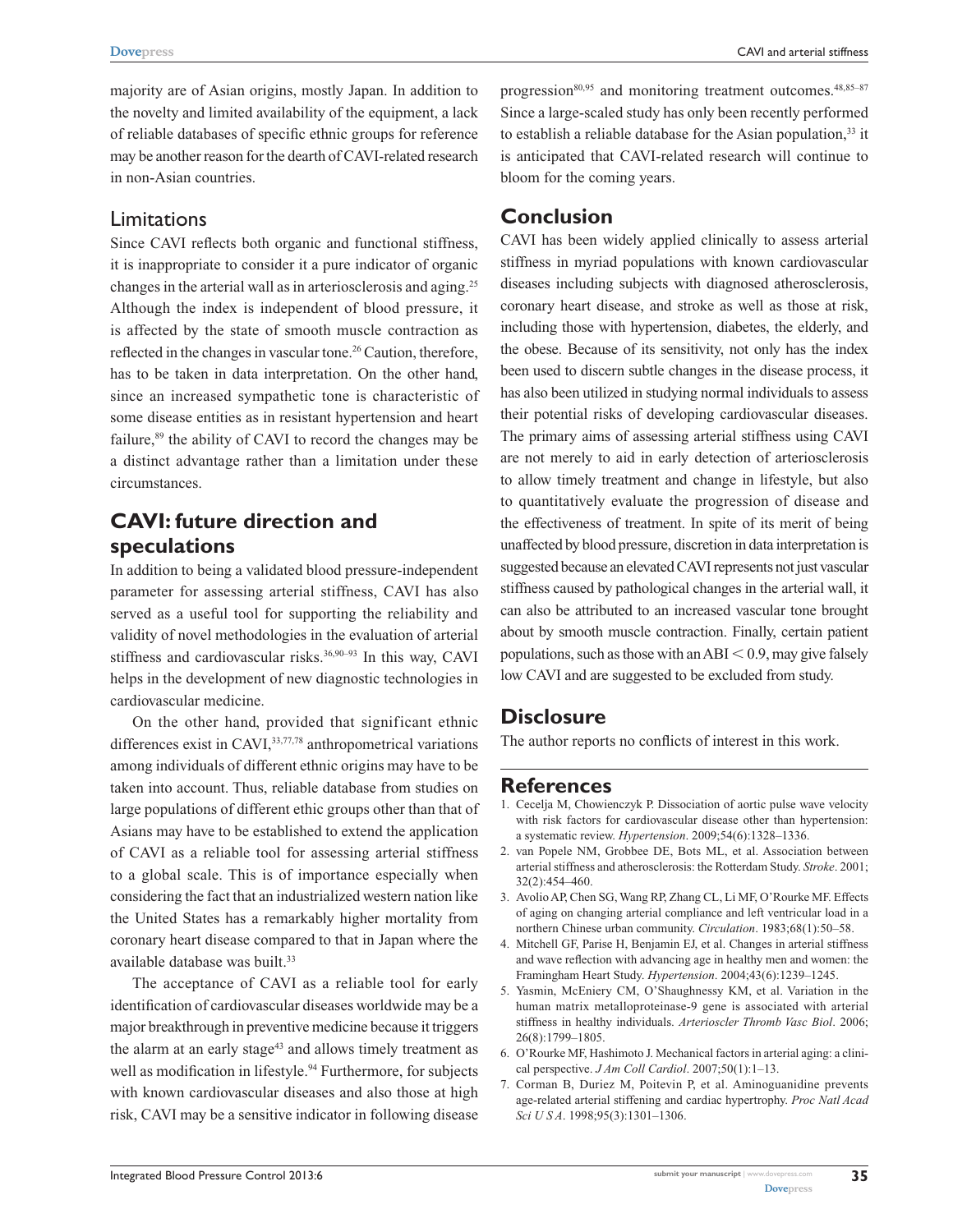- 8. Cecelja M, Chowienczyk P. Role of arterial stiffness in cardiovascular disease. *J R Soc Med Cardiovasc Dis*. 2012;1:11.
- 9. Dogui A, Kachenoura N, Frouin F, et al. Consistency of aortic distensibility and pulse wave velocity estimates with respect to the Bramwell-Hill theoretical model: a cardiovascular magnetic resonance study. *J Cardiovasc Magn Reson*. 2011;13:11.
- 10. Laurent S, Cockcroft J, Van Bortel L, et al. Expert consensus document on arterial stiffness: methodological issues and clinical applications. *Eur Heart J*. 2006;27(21):2588–2605.
- 11. Blacher J, Asmar R, Djane S, London GM, Safar ME. Aortic pulse wave velocity as a marker of cardiovascular risk in hypertensive patients. *Hypertension*. 1999;33(5):1111–1117.
- 12. Mancia G, De Backer G, Dominiczak A, et al. 2007 Guidelines for the Management of Arterial Hypertension: The Task Force for the Management of Arterial Hypertension of the European Society of Hypertension (ESH) and of the European Society of Cardiology (ESC). *J Hypertens*. 2007;25(6):1105–1187.
- 13. McDonald DA. *Blood Flow in Arteries*, 2nd ed. Edward Arnold. 1974.
- 14. Bramwell JC, Hill AV. Velocity transmission of the pulse wave and elasticity of arteries. *Lancet*. 1922;199(5149):891–892.
- 15. Milnor WR. *Hemodynamics*, 2nd ed. Williams and Wilkins: Baltimore. 1989.
- 16. Yambe T, Yoshizawa M, Saijo Y, et al. Brachio-ankle pulse wave velocity and cardio-ankle vascular index (CAVI). *Biomed Pharmacother*. 2004;58 Suppl 1:S95–S98.
- 17. Laogun AA, Newman DL, Gosling RG. Comparison of pulse wave velocity measured by Doppler shifted ultrasound and electromagnetic flowmetry. *Ultrasound Med Biol*. 1978;3(4):367–371.
- 18. Bergel DH. The static elastic properties of the arterial wall. *J Physiol*. 1961;156(3):445–457.
- 19. Takahashi M, Shiba T, Hirano K, Hitsumoto T, Shirai K. Acute decrease of cardio-ankle vascular index with the administration of beraprost sodium. *J Atheroscler Thromb*. 2012;19(5):479–484.
- 20. Ibata J, Sasaki H, Kakimoto T, et al. Cardio-ankle vascular index measures arterial wall stiffness independent of blood pressure. *Diabetes Res Clin Pract*. 2008;80(2):265–270.
- 21. Asmar R. *Arterial Stiffness and Pulse Wave Velocity: Clinical Applications*. Amsterdam, The Netherlands. Elsevier. 1999.
- 22. Shirai K, Utino J, Otsuka K, Takata M. A novel blood pressureindependent arterial wall stiffness parameter; cardio-ankle vascular index (CAVI). *J Atheroscler Thromb*. 2006;13(2):101–107.
- 23. Kim B, Takada K, Oka S, Misaki T. Influence of blood pressure on cardioankle vascular index (CAVI) examined based on percentage change during general anesthesia. *Hypertens Res*. 2011;34(6):779–783.
- 24. Shirai K. Analysis of vascular function using the cardio-ankle vascular index (CAVI). *Hypertension Research*. 2011;34:684–685.
- 25. Shirai K, Song M, Suzuki J, et al. Contradictory effects of beta1- and alpha1- aderenergic receptor blockers on cardio-ankle vascular stiffness index (CAVI) – CAVI independent of blood pressure. *J Atheroscler Thromb*. 2011;18(1):49–55.
- 26. Frank OD. Die Theorie de Pulswellen. [The Pulsewellen Theory]. *Ztschr Biol*. 1926; 85:91–130. German.
- 27. Gosling RG, Budge MM. Terminology for describing the elastic behavior of arteries. *Hypertension*. 2003;41(6):1180–1182.
- 28. Bramwell JC, Hill AV. The velocity of the pulse wave in man. *Proc R Soc Lond B*. 1922;93:298–306.
- 29. Merillon JP, Fontenier GJ, Lerallut JF, et al. Aortic input impedance in normal man and arterial hypertension: its modification during changes in aortic pressure. *Cardiovasc Res*. 1982;16(11):646–56.
- 30. Hayashi G, Sato N, Niimi H, Handa H, Moritake K, Okumura A. Analysis of vascular wall constitutive law with finite deformation theory. *Medical Electronics and Biological Engineering*. 1975;13: 293–297.
- 31. Kawasaki T, Takeuchi K, Hasegawa M, Yagi S, Nakayama S, Takayama Y. Noninvasive measurement of common carotid artery effect with echo phase tracking system. *Journal of Japanese College of Angiology*. 1982;22:241–248.
- 32. Roach MR, Burton AC. The reason for the shape of the distensibility curves of arteries. *Can J Biochem Physiol*. 1957;35(8):681–690.
- 33. Namekata T, Suzuki K, Ishizuka N, Shirai K. Establishing baseline criteria of cardio-ankle vascular index as a new indicator of arteriosclerosis: a cross-sectional study. *BMC Cardiovasc Disord*. 2011;11:51.
- 34. Fukuda-Denshi Company L, Tokyo, Japan. [http://www.fukuda.co.jp/](http://www.fukuda.co.jp/english/products/special_features/vasera/cavi.html) [english/products/special\\_features/vasera/cavi.html.](http://www.fukuda.co.jp/english/products/special_features/vasera/cavi.html) Accessed April 16, 2013.
- 35. Matsuda Y, Kawate H, Matsuzaki C, et al. Reduced arterial stiffness in patients with acromegaly: non-invasive assessment by the cardio-ankle vascular index (CAVI). *Endocr J*. 2012.
- 36. Wu HT, Hsu PC, Liu AB, et al. Six-channel ECG-based pulse wave velocity for assessing whole-body arterial stiffness. *Blood Press*. 2012; 21(3):167–176.
- 37. Huck CJ, Bronas UG, Williamson EB, Draheim CC, Duprez DA, Dengel DR. Noninvasive measurements of arterial stiffness: repeatability and interrelationships with endothelial function and arterial morphology measures. *Vasc Health Risk Manag*. 2007; 3(3):343–349.
- 38. Wu HT, Lee CH, Liu AB, et al. Arterial stiffness using radial arterial waveforms measured at the wrist as an indicator of diabetic control in the elderly. *IEEE Trans Biomed Eng*. 2010;58(2):243–252.
- 39. Hayashi S. Significance of plasma D-dimer in relation to the severity of atherosclerosis among patients evaluated by non-invasive indices of cardio-ankle vascular index and carotid intima-media thickness. *Int J Hematol*. 2010;92(1):76–82.
- 40. Horinaka S, Yabe A, Yagi H, et al. Cardio-ankle vascular index could reflect plaque burden in the coronary artery. *Angiology*. 2011; 62(5):401–408.
- 41. Nakamura K, Tomaru T, Yamamura S, Miyashita Y, Shirai K, Noike H. Cardio-ankle vascular index is a candidate predictor of coronary atherosclerosis. *Circ J*. 2008;72(4):598–604.
- 42. Park HE, Choi SY, Kim MK, Oh BH. Cardio-ankle vascular index reflects coronary atherosclerosis in patients with abnormal glucose metabolism: Assessment with 256 slice multi-detector computed tomography. *J Cardiol*. 2012;60(5):372–376.
- 43. Korkmaz L, Adar A, Korkmaz AA, et al. Atherosclerosis burden and coronary artery lesion complexity in acute coronary syndrome patients. *Cardiol J*. 2012;19(3):295–300.
- 44. Takaki A, Ogawa H, Wakeyama T, et al. Cardio-ankle vascular index is superior to brachial-ankle pulse wave velocity as an index of arterial stiffness. *Hypertens Res*. 2008;31(7):1347–1355.
- 45. Shimoyama T, Iguchi Y, Kimura K, et al. Stroke patients with cerebral microbleeds on MRI scans have arteriolosclerosis as well as systemic atherosclerosis. *Hypertens Res*. 2012;35(10):975–979.
- 46. Saji N, Kimura K, Shimizu H, Kita Y. Silent brain infarct is independently associated with arterial stiffness indicated by cardio-ankle vascular index (CAVI). *Hypertens Res*. 2012;35(7):756–760.
- 47. Choi SY, Park HE, Seo H, Kim M, Cho SH, Oh BH. Arterial Stiffness Using Cardio-Ankle Vascular Index Reflects Cerebral Small Vessel Disease in Healthy Young and Middle Aged Subjects. *J Atheroscler Thromb*. 2012.
- 48. Takatori K, Matsumoto D, Okada Y, Nakamura J, Shomoto K. Effect of intensive rehabilitation on physical function and arterial function in community-dwelling chronic stroke survivors. *Top Stroke Rehabil*. 2012;19(5):377–383.
- 49. Okura T, Watanabe S, Kurata M, et al. Relationship between cardio-ankle vascular index (CAVI) and carotid atherosclerosis in patients with essential hypertension. *Hypertens Res*. 2007;30(4): 335–340.
- 50. Masugata H, Senda S, Murao K, et al. Association between Urinary 8-Hydroxydeoxyguanosine, an Indicator of Oxidative Stress, and the Cardio-Ankle Vascular Index in Hypertensive Patients. *J Atheroscler Thromb*. 2012;19(8):747–755.
- 51. Kotani K, Yamada S, Yamada T, Kario K, Taniguchi N. Oxidized lipoprotein(a) and cardio-ankle vascular index (CAVI) in hypertensive subjects. *Heart Vessels*. 2012. [Epub ahead of print.]

**36**

Sun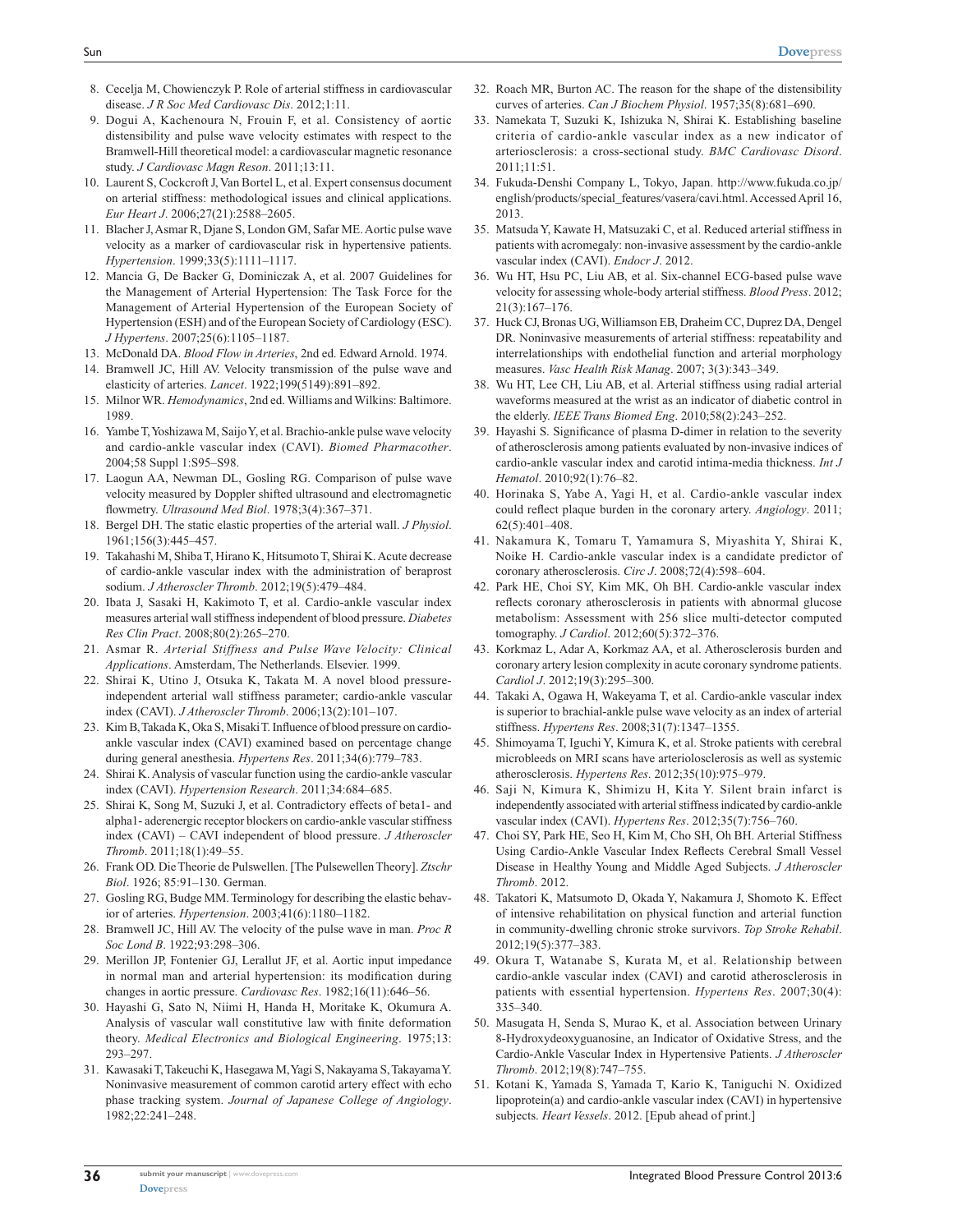- 52. Masugata H, Senda S, Inukai M, et al. Association of cardio-ankle vascular index with brain natriuretic peptide levels in hypertension. *J Atheroscler Thromb*. 2012;19(3):255–262.
- 53. Masugata H, Senda S, Okada H, et al. Association between arterial stiffness and pulmonary function in hypertensive patients. *Hypertens Res*. 2012;35(4):388–392.
- 54. Yoshida A, Sugiyama T, Sagawa N. Assessment of the cardioankle vascular index in pregnant women complicated with hypertensive disorders. *ISRN Obstet Gynecol*. 2011;Article ID 919816:1–5.
- 55. Ishimitsu T, Numabe A, Masuda T, et al. Angiotensin-II receptor antagonist combined with calcium channel blocker or diuretic for essential hypertension. *Hypertens Res*. 2009;32(11):962–968.
- 56. Kinouchi K, Ichihara A, Bokuda K, Kurosawa H, Itoh H. Differential Effects in Cardiovascular Markers between High-Dose Angiotensin II Receptor Blocker Monotherapy and Combination Therapy of ARB with Calcium Channel Blocker in Hypertension (DEAR Trial). *Int J Hypertens*. 2011:284823.
- 57. Kinouchi K, Ichihara A, Sakoda M, Kurauchi-Mito A, Murohashi-Bokuda K, Itoh H. Effects of telmisartan on arterial stiffness assessed by the cardio-ankle vascular index in hypertensive patients. *Kidney Blood Press Res*. 2010;33(4):304–312.
- 58. Xu Y, Yan H, Yao J, et al. Cardio Ankle Vascular Index evaluations revealed that co-treatment of ARB Anti-hypertension medication with Traditional Chinese Medicine improved arterial functionality. *J Cardiovasc Pharmacol*. 2012.
- 59. Kim ES, Moon SD, Kim HS, et al. Diabetic peripheral neuropathy is associated with increased arterial stiffness without changes in carotid intima-media thickness in type 2 diabetes. *Diabetes Care*. 2011; 34(6):1403–1405.
- 60. Kim KJ, Lee BW, Kim HM, et al. Associations between cardio-ankle vascular index and microvascular complications in type 2 diabetes mellitus patients. *J Atheroscler Thromb*. 2011;18(4):328–336.
- 61. Wakabayashi I, Masuda H. Association of acute-phase reactants with arterial stiffness in patients with type 2 diabetes mellitus. *Clin Chim Acta*. 2006;365(1–2):230–235.
- 62. Uehara G, Takeda H. Relative effects of telmisartan, candesartan and losartan on alleviating arterial stiffness in patients with hypertension complicated by diabetes mellitus: an evaluation using the cardio-ankle vascular index (CAVI). *J Int Med Res*. 2008;36(5):1094–1102.
- 63. Miyashita Y, Endo K, Saiki A, et al. Effect of ezetimibe monotherapy on lipid metabolism and arterial stiffness assessed by cardio-ankle vascular index in type 2 diabetic patients. *J Atheroscler Thromb*. 2010; 17(10):1070–1076.
- 64. Liu H, Zhang X, Feng X, Li J, Hu M, Yambe T. Effects of metabolic syndrome on cardio-ankle vascular index in middle-aged and elderly Chinese. *Metab Syndr Relat Disord*. 2011;9(2):105–110.
- 65. Kasai T, Inoue K, Kumagai T, et al. Plasma pentraxin3 and arterial stiffness in men with obstructive sleep apnea. *Am J Hypertens*. 2011;24(4):401–407.
- 66. Yoshihisa A, Suzuki S, Yamaki T, et al. Impact of adaptive servo-ventilation on cardiovascular function and prognosis in heart failure patients with preserved left ventricular ejection fraction and sleep-disordered breathing. *Eur J Heart Fail*. 2012.
- 67. Usui T, Tochiya M, Sasaki Y, et al. Effects of natural S-equol supplements on overweight or obesity and metabolic syndrome in the Japanese, based on sex and equol status. *Clin Endocrinol (Oxf)*. 2012.
- 68. Shiba T, Takahashi M, Hori Y, Maeno T, Shirai K. Optic Nerve Head Circulation Determined by Pulse Wave Analysis is Significantly Correlated with Cardio Ankle Vascular Index, Left Ventricular Diastolic Function, and Age. *J Atheroscler Thromb*. 2012.
- 69. Kadota K, Takamura N, Aoyagi K, et al. Availability of cardio-ankle vascular index (CAVI) as a screening tool for atherosclerosis. *Circ J*. 2008;72(2):304–308.
- 70. Shirai K. Analysis of vascular function using the cardio-ankle vascular index (CAVI). *Hypertens Res*. 2011;34(6):684–685.
- 71. Lindholm H, Punakallio A, Lusa S, Sainio M, Ponocny E, Winker R. Association of cardio-ankle vascular index with physical fitness and cognitive symptoms in aging Finnish firefighters. *Int Arch Occup Environ Health*. 2012;85(4):397–403.
- 72. Kawano H, Iemitsu M, Gando Y, et al. Habitual rowing exercise is associated with high physical fitness without affecting arterial stiffness in older men. *J Sports Sci*. 2012;30(3):241–246.
- 73. Takenaka T, Hoshi H, Kato N, et al. Cardio-ankle vascular index to screen cardiovascular diseases in patients with end-stage renal diseases. *J Atheroscler Thromb*. 2008;15(6):339–344.
- 74. Kimura H, Takeda K, Tsuruya K, et al. Left ventricular mass index is an independent determinant of diastolic dysfunction in patients on chronic hemodialysis: a tissue Doppler imaging study. *Nephron Clin Pract*. 2011;117(1):c67–c73.
- 75. Masugata H, Senda S, Himoto T, et al. Detection of increased arterial stiffness in a patient with early stage of large vessel vasculitis by measuring cardio-ankle vascular index. *Tohoku J Exp Med*. 2009; 219(2):101–105.
- 76. Soska V, Dobsak P, Dusek L, et al. Cardio-ankle vascular index in heterozygous familial hypercholesterolemia. *J Atheroscler Thromb*. 2012;19(5):453–461.
- 77. Liu H, Saijo Y, Zhang X, et al. Comparative analysis of cardio-ankle vascular index between Japanese and Russians. In: Esashi M, K. I, Ohuchi N, Osumi N, Sato M, Yamaguchi T, editors. *Future Medical Engineering Based on Bionanotechnology: Proceedings of the Final Symposium of the Tohoku University 21st Century Center of Excellence Program*. Imperial College Press: London. 2006:411–418.
- 78. Uurtuya S, Taniguchi N, Kotani K, et al. Comparative study of the cardio-ankle vascular index and ankle-brachial index between young Japanese and Mongolian subjects. *Hypertens Res*. 2009;32(2):140–144.
- 79. Hirasada K, Niimura H, Kubozono T, et al. Values of cardio-ankle vascular index (CAVI) between Amami islands and Kagoshima mainland among health checkup examinees. *J Atheroscler Thromb*. 2012;19(1):69–80.
- 80. Kubozono T, Miyata M, Ueyama K, et al. Association between arterial stiffness and estimated glomerular filtration rate in the Japanese general population. *J Atheroscler Thromb*. 2009;16(6):840–845.
- 81. Kotani K, Yamada T, Miyamoto M, Kario K, Ishibashi S, Taniguchi N. The correlation between the cardio-ankle vascular index (CAVI) and serum amyloid A in asymptomatic Japanese subjects. *Heart Vessels*. 2012;27(5):499–504.
- 82. Higashiyama A, Wakabayashi I, Kubota Y, et al. Does High-Sensitivity C-Reactive Protein or Low-Density Lipoprotein Cholesterol Show a Stronger Relationship with the Cardio-Ankle Vascular Index in Healthy Community Dwellers?: the KOBE Study. *J Atheroscler Thromb*. 2012.
- 83. Wu CF, Li YR, Kuo IC, Hsu SC, Lin LY, Su TC. Investigating the association of cardiovascular effects with personal exposure to particle components and sources. *Sci Total Environ*. 2012;431:176–182.
- 84. Taguchi M, Ishigami M, Nishida M, Moriyama T, Yamashita S, Yamamura T. Remnant lipoprotein-cholesterol is a predictive biomarker for large artery atherosclerosis in apparently healthy women: usefulness as a parameter for annual health examinations. *Ann Clin Biochem*. 2011; 48(Pt 4):332–337.
- 85. Obayashi S, Terauchi M, Kato K, Akiyoshi M, Kubota T. Raloxifene temporarily reduces arterial stiffness. *J Obstet Gynaecol Res*. 2010; 36(6):1229–1235.
- 86. Nagayama D, Saiki A, Endo K, et al. Improvement of cardio-ankle vascular index by glimepiride in type 2 diabetic patients. *Int J Clin Pract*. 2010;64(13):1796–1801.
- 87. Miyoshi T, Doi M, Hirohata S, et al. Olmesartan reduces arterial stiffness and serum adipocyte fatty acid-binding protein in hypertensive patients. *Heart Vessels*. 2011;26(4):408–413.
- 88. Uurtuya S, Kotani K, Taniguchi N, et al. Comparative study of atherosclerotic parameters in Mongolian and Japanese patients with hypertension and diabetes mellitus. *J Atheroscler Thromb*. 2010; 17(2):181–188.
- 89. Parati G, Esler M. The human sympathetic nervous system: its relevance in hypertension and heart failure. *Eur Heart J*. 2012; 33(9):1058–1066.
- 90. Park HE, Choi SY, Kim HS, Kim MK, Cho SH, Oh BH. Epicardial fat reflects arterial stiffness: assessment using 256-slice multidetector coronary computed tomography and cardio-ankle vascular index. *J Atheroscler Thromb*. 2012;19(6):570–576.